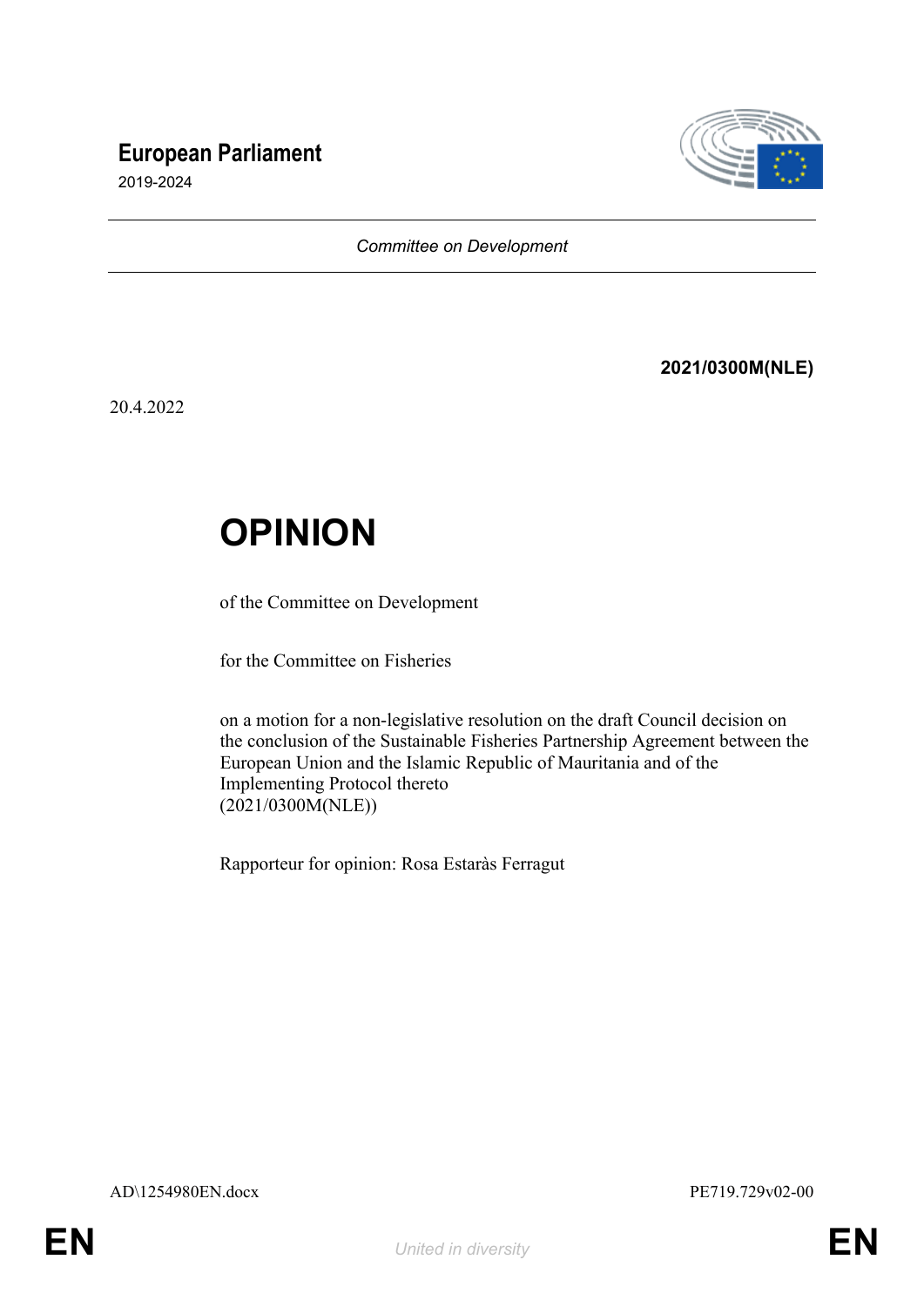PA\_NonLeg

**EN**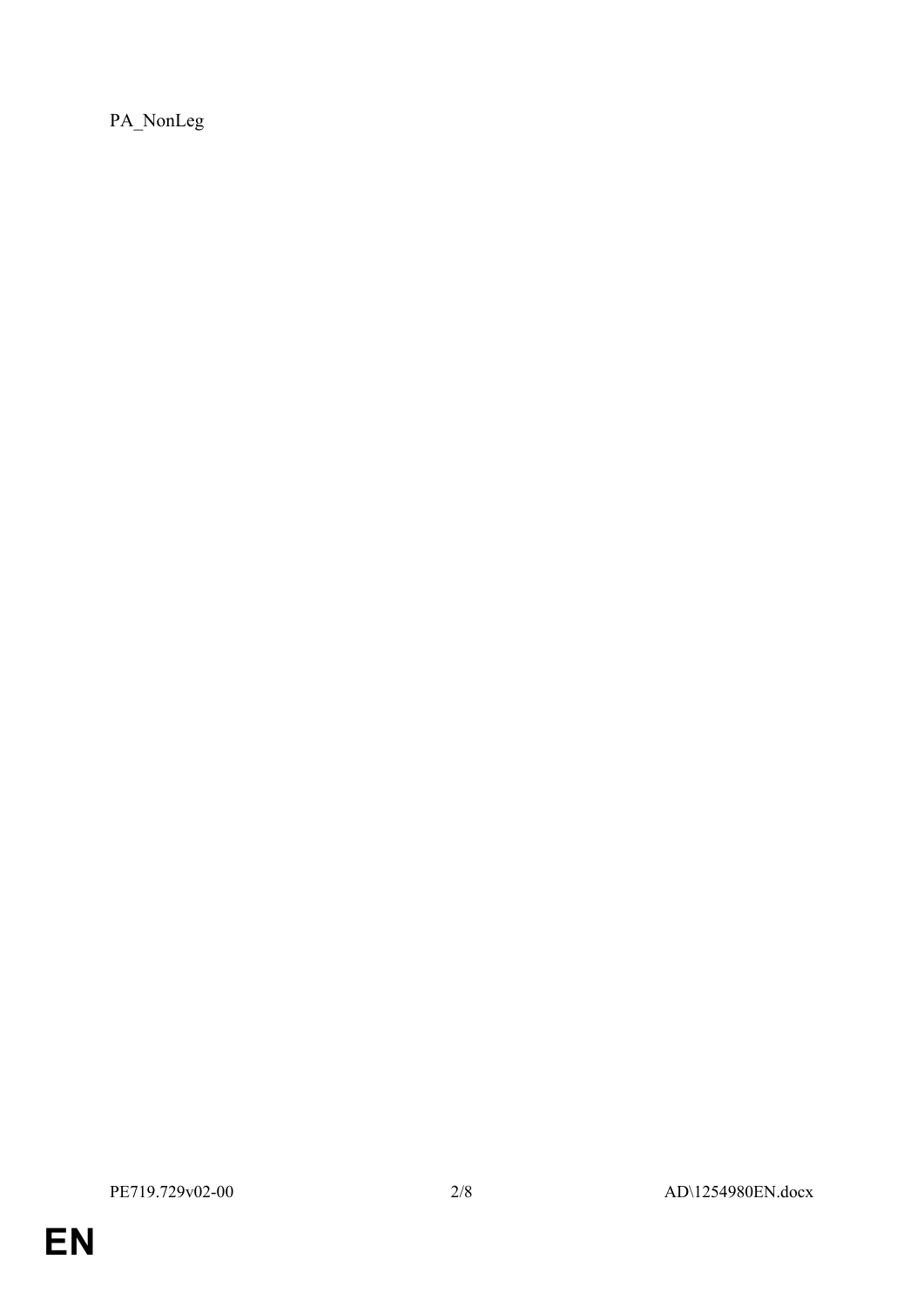### **SUGGESTIONS**

The Committee on Development calls on the Committee on Fisheries, as the committee responsible, to incorporate the following suggestions into its motion for a resolution:

- A. whereas the EU is a major market for fishmeal and fish oil produced in Mauritania;
- B. whereas in 2017, Mauritania committed to reduce and gradually phase out fishmeal and fish oil production by 2020; whereas since 2010, production of those products has tripled;
- C. whereas robust scientific data, efficient monitoring and control systems and transparency regarding catches and fishing licences are necessary to enable coastal states to determine the available surplus of shared stocks of small pelagic fish, which are currently being harvested in numbers exceeding the limits set by scientists;
- D. whereas the Commission's assessment of the previous protocol called for the establishment of a regional management framework for the exploitation of shared stocks of small pelagic fish and shared stocks of black hake as required under Article 63 of the UN Convention on the Law of the Sea;
- E. whereas shared stocks of small pelagic fish on which artisanal fishers rely for their livelihoods and food security – are overexploited; whereas demand for those fish is growing with the expansion of foreign-owned fishmeal factories in Mauritania and neighbouring countries, which are putting food security at risk and raising concerns about environmental pollution at the local level, for example from untreated waste;
- 1. Welcomes the new direction taken in the sustainable fisheries partnership agreements (SFPAs) and their implementing protocols, which duly reflect EU priorities and external policy lines; recalls the EU's commitment to the principle of policy coherence for development and the need for the SFPAs and their implementing protocols to be in line with this principle, best scientific advice and the data available, the UN's 2030 Agenda for Sustainable Development and the objectives of the common fisheries policy;
- 2. Recognises the role that SFPAs can play in fisheries management, scientific research, data collection and transparency on fishing activities by putting in place a long-term sustainable management system for the exploitation of fishing resources and enhancing sustainability and good governance in the EU's partner countries and globally; recalls, in this regard, that SFPAs must rely on active participation from the EU and partner countries and must contribute to the sustainable development of the small-scale fisheries sector in non-EU countries and to local food security; insists that this protocol should be adapted to Mauritania's specific needs and priorities;
- 3. Stresses that fishing, including small-scale fisheries, is an important sector for Mauritania's economy and is essential to the country's economic development, employment opportunities, in particular for women and young people, food security and nutrition, and for ensuring inclusive and sustainable economic development for all; therefore supports measures to significantly increase the resilience of local actors, including small family-owned businesses and coastal communities, to the consequences

AD\1254980EN.docx 3/8 PE719.729v02-00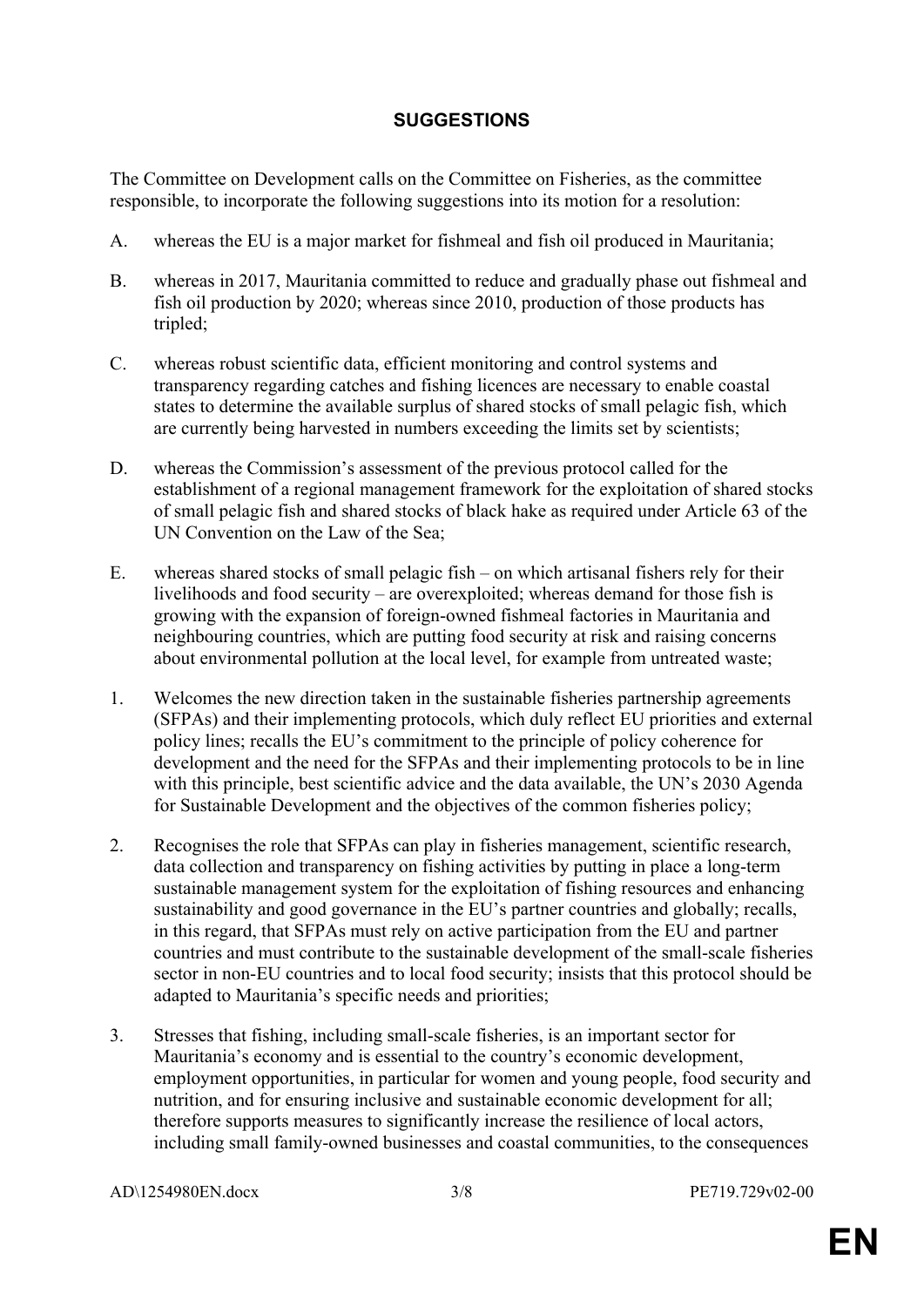of climate change and coastal erosion; insists that investments in fisheries must be clearly aligned with the UN Sustainable Development Goals and not jeopardise the needs of coastal communities; insists that the financial contribution provided for under the SFPA with Mauritania should be distributed in a way that takes account of the fundamental role of coastal communities;

- 4. Welcomes the fact that the aim of the new protocol is to contribute to responsible fishing and the sustainable management of fisheries resources under better technical and operational conditions and with full transparency, in order to minimise the impact of fishing on marine ecosystems and respect the activities of Mauritanian coastal and artisanal fleets;
- 5. Underlines that the partnership must offer guarantees and protect Mauritanian smallscale fishers from unfair competition, including from EU fishers, and must not undermine local communities;
- 6. Welcomes the fact that in the new protocol, the reference tonnage for octopus was maintained at zero in order to reserve octopus for national artisanal fishers, which is key for their local development; is worried, however, that upcoming scientific programmes and/or assessments could open up the possibility to revise catch limits for cephalopods; underlines that cephalopod fisheries should be reserved for artisanal fishers considering their high added value for the artisanal fisheries sector;
- 7. Stresses that access for all vessels operating in Mauritania's waters should be limited to the level of surplus fish stocks and encourages every effort to collect reliable scientific data to accurately determine fish stocks; highlights the need for increased transparency and better data collection in this regard; encourages Mauritania to strengthen the IMROP (Institut Mauritanien de Recherches Océanographiques et des Pêches – Mauritanian Institute for Oceanographic and Fishing Research) so that it can play an active role in the monitoring of landings to ensure that the reference quotas are not exceeded;
- 8. Recalls that the EU can contribute to ending overfishing of small pelagic fish and to ending the situation caused by the negative impacts of the fishmeal and fish oil industry in Mauritania, on which the EU aquaculture and agriculture industries rely;
- 9. Welcomes the requirement in the new protocol for Mauritania to publish a plan for the sustainable management of small pelagic fish that will apply to all vessels fishing in Mauritanian waters; urges Mauritania, when drafting this plan, to adopt ambitious measures in line with scientific advice in order to protect fisheries resources on which local communities rely;
- 10. Calls on the EU to step up its efforts in this regard by supporting the implementation of a regional management framework for the exploitation of shared stocks of small pelagic fish and the setting up of a regional fisheries management organisation for those stocks and by initiating an international dialogue with the countries concerned;
- 11. Welcomes the requirements on transparency in the new protocol regarding the publication by Mauritania of all public and private agreements with foreign vessels in its fishing zone and agreements regarding fishing activities in Mauritania; calls on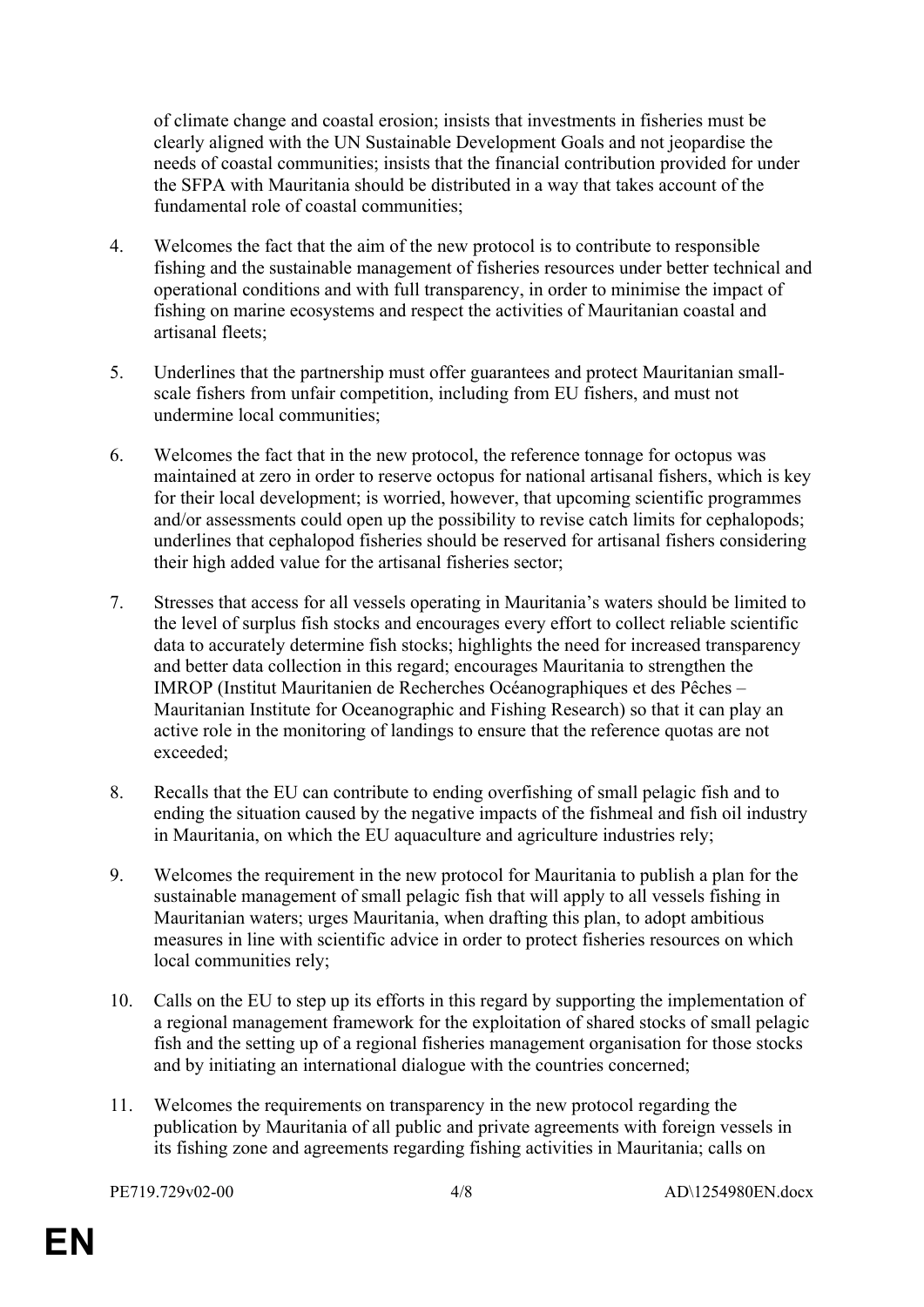Mauritania to make this information publicly available and to publish the most recent data as soon as possible in line with its obligations under the Fisheries Transparency Initiative; expresses concerns that some fisheries agreements concluded with foreign countries have so far not been published by Mauritania;

- 12. Welcomes the sectoral support component dedicated to improving the sustainability of fisheries in Mauritania in the new protocol; considers that the amount could have been further increased and encourages Mauritania to use it to improve research and analysis, including on the impacts of global warming on species and their migration due to climate change, which requires specific monitoring, as well as surveillance and control of fishing activities, support for coastal communities and the sustainable development of Mauritania's small-scale fisheries sector; calls for more onshore investment and for sectoral support, coupled with other actions, to serve as a catalyst for land-based investments aimed at improving the use of catches for human consumption, which is essential to avoid the mass processing of fish into meal and oil; believes that sectoral support should be used to improve scientific data on fish stocks, especially on shared stocks of small pelagic fish such as sardinella species and horse mackerel, which is key to calculating the surplus; underlines the need to ensure that the identification of sectoral support spending priorities is a transparent and participatory process involving the scientific and local communities, including women fish processors; calls on the Joint Committee to promote infrastructure projects that will lead to increased local consumption of fish products and to finance projects directly benefiting the whole value chain in Mauritanian small-scale fisheries; in addition, calls on the Commission and Mauritania to proactively publish annual reports on how sectoral support is utilised;
- 13. Calls for the fostering of local and regional economic development and the strengthening of coastal communities that are dependent on marine resources and therefore must be fully involved in the management of marine and coastal areas; recalls that the restoration of marine and coastal biodiversity sustains coastal communities and contributes to climate change mitigation and adaptation; underlines the need for regular consultation with coastal communities throughout the implementation process;
- 14. Welcomes the fact that EU shipowners of pelagic freezer trawlers and shrimp vessels fishing under the protocol, as a fee in kind, will contribute to the policy of distributing fish to people in need by reserving 2 % of their pelagic catches transhipped or landed at the end of a trip for the National Fish Distribution Company (SNDP); notes that local fish consumption is increasing in Mauritania; stresses that these activities benefit the local labour market and coastal communities;
- 15. Calls on the Commission and the Islamic Republic of Mauritania to ensure that smallscale artisanal fishers and small-scale processors of fish are able to make a living by promoting a sustainable local blue economy, acknowledging and strengthening the position of women and young people, who play a crucial role in the selling and processing of fish, by supporting them through projects funded by sectoral support, limiting vessels in the fishery resources they can catch and protecting fishing areas on which small-scale fishers depend for their livelihoods;
- 16. Welcomes the employment of qualified Mauritanian seafarers on EU vessels on contracts that comply with International Labour Organization standards and include

AD\1254980EN.docx 5/8 PE719.729v02-00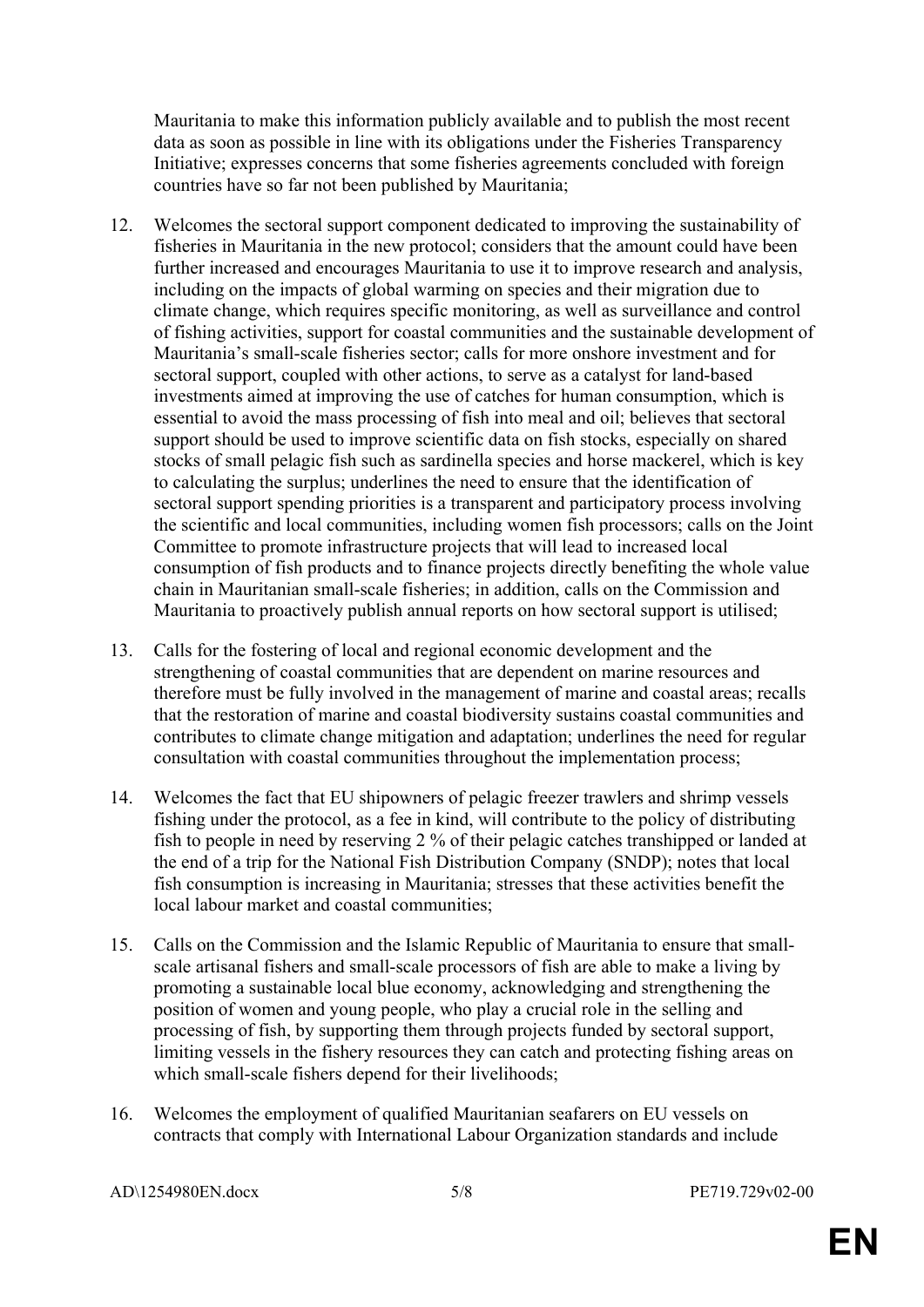social cover; welcomes projects funded by EU development aid in Mauritania such as Promopeche, which is aimed at creating jobs and training young people in the field of artisanal fishing;

- 17. Highlights the need to work to prevent illegal, unreported and unregulated fishing to ensure that fish stocks are maintained at sustainable levels and calls for the EU to ensure that the transparency clause includes fishery resources caught by foreign fleets through local fishers and to trigger infringement procedures against Member States that fail to ensure the compliance of their external fleets; stresses the need to limit the use of flags of convenience and reflagging and to address trans-shipment at sea, in Mauritanian waters in particular and in the region in general, as these are important tools for closing illegal, unreported and unregulated fishing loopholes;
- 18. Expresses concerns about reported human rights abuses such as human trafficking and forced labour on fishing vessels conducting illegal fishing activities in West Africa;
- 19. Calls on the Commission, with regard to Article 21 of the SFPA with Mauritania and Article 14 of the new Implementing Protocol, to pay specific attention to human rights in Mauritania, including in the fisheries sector; warns that, while being officially illegal in Mauritania, the practice of slavery persists in the country and has been condemned on several occasions in previous years by Parliament.

**EN**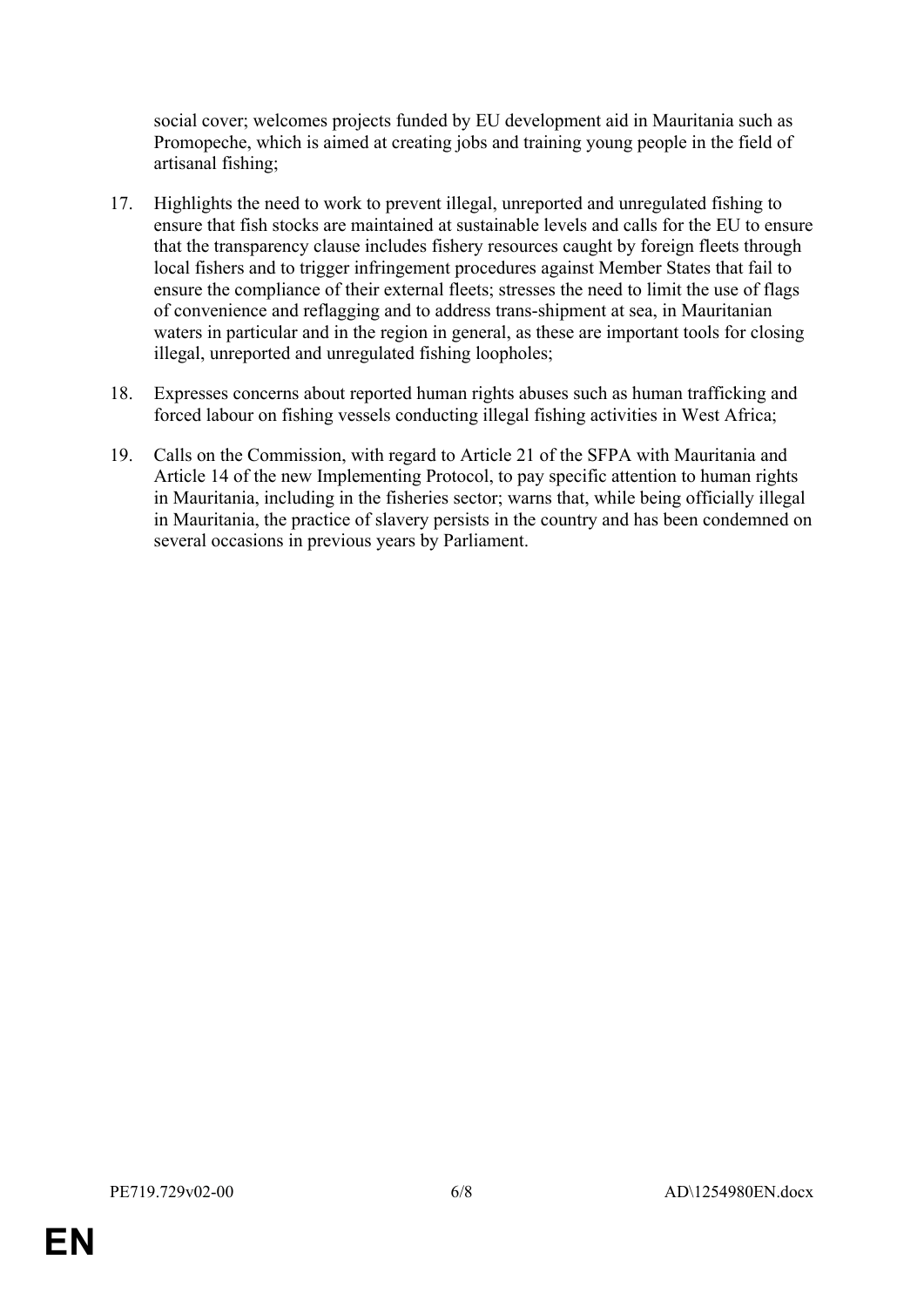| Date adopted                       | 20.4.2022                                                                                                                                                                                                                                                                                                                                                                                                                                                                                                   |
|------------------------------------|-------------------------------------------------------------------------------------------------------------------------------------------------------------------------------------------------------------------------------------------------------------------------------------------------------------------------------------------------------------------------------------------------------------------------------------------------------------------------------------------------------------|
| <b>Result of final vote</b>        | 16<br>$+$ :<br>$\mathbf{0}$ :                                                                                                                                                                                                                                                                                                                                                                                                                                                                               |
| Members present for the final vote | Barry Andrews, Eric Andrieu, Anna-Michelle Asimakopoulou,<br>Hildegard Bentele, Dominique Bilde, Udo Bullmann, Catherine<br>Chabaud, Antoni Comín i Oliveres, Ryszard Czarnecki, Gianna Gancia,<br>Charles Goerens, Mónica Silvana González, Pierrette Herzberger-<br>Fofana, György Hölvényi, Rasa Juknevičienė, Beata Kempa, Karsten<br>Lucke, Pierfrancesco Majorino, Erik Marquardt, Janina Ochojska,<br>Michèle Rivasi, Christian Sagartz, Tomas Tobé, Miguel Urbán Crespo,<br>Chrysoula Zacharopoulou |

### **INFORMATION ON ADOPTION IN COMMITTEE ASKED FOR OPINION**